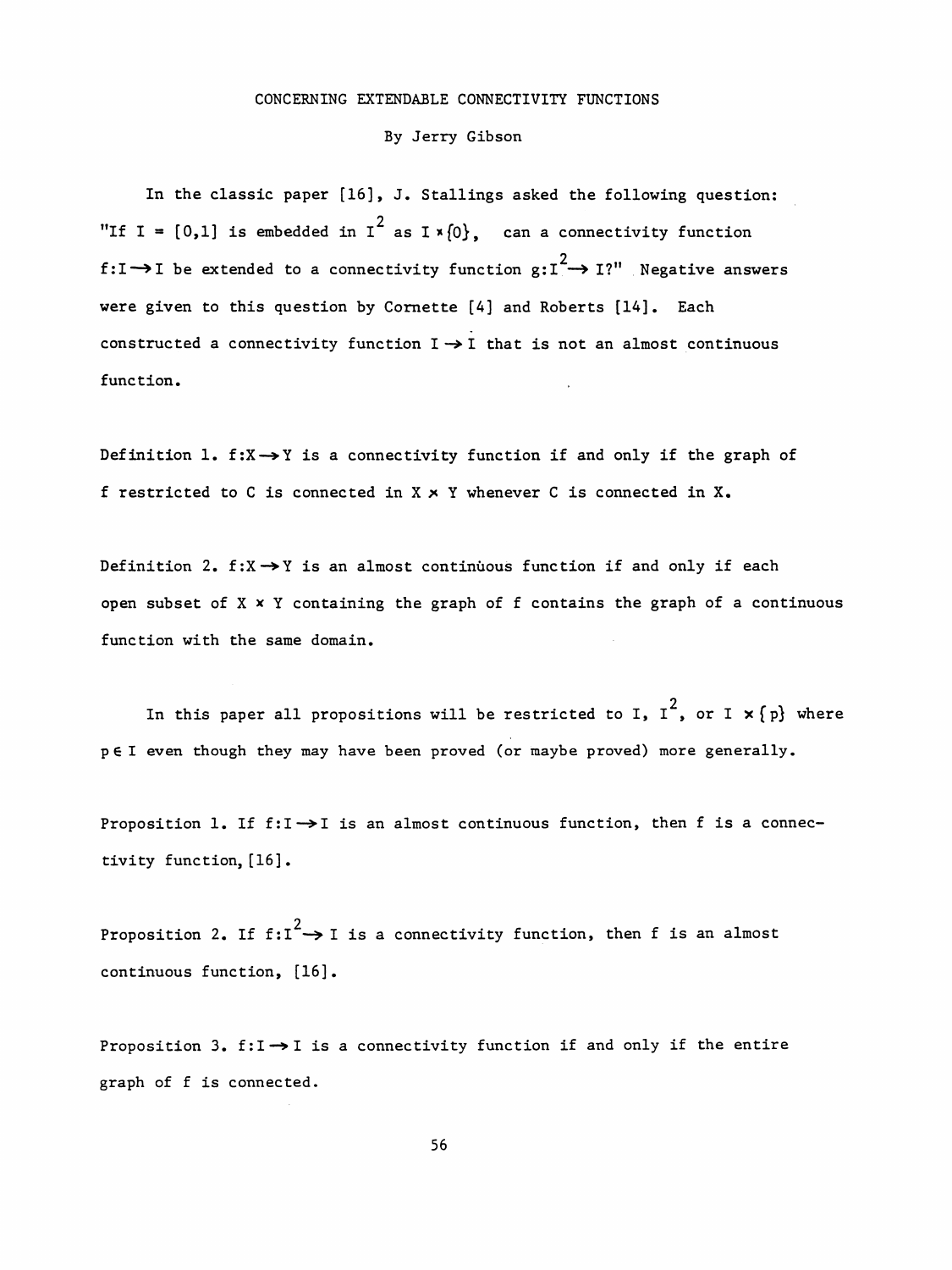Proposition 4. If  $f:I^2 \rightarrow I$  is a connectivity (or almost continuous) function, then f  $(1*(0)$  ) is a connectivity (or almost continuous) function,  $[16]$ .

 Because of these propositions, Cornette and Roberts were able to give a negative answer to the question posed by Stallings. In [13], K. R. Kellum proved that an almost continuous function  $f:I\rightarrow I$  can be extended to an almost continuous function  $g:I^2 \rightarrow I$ . Thus a natural question arises.

Question 0. Can an almost continuous function  $f:I\rightarrow I$  be extended to a connectivity function  $g:I^2 \rightarrow I$ ?

 In what follows we give a negative answer to this question and prove related results.

Stallings [16] stated that if  $\pi_x: I^2 \to I \times \{0\}$  2 f:I  $\gamma$  is a connectivity function, then  $f''(x)$ : function. In fact we have the following proposition.

Proposition 5. If  $g:I^2 \rightarrow I$  is continuous and onto and  $f:I \rightarrow I$  is any function such that f $\circ$  g:I<sup>2</sup>  $\rightarrow$  I is a connectivity function, then f is continuous except perhaps at 0 or 1, [7].

A related function is defined as follows:

Definition 3. f:X  $\rightarrow$ Y is said to be peripherally continuous at x if and only if for each open subset U of X containing x and for each open subset V or Y containing  $f(x)$  there exists and open subset W of U containing x such that  $f(bd(W))$  is a subset of  $V$ .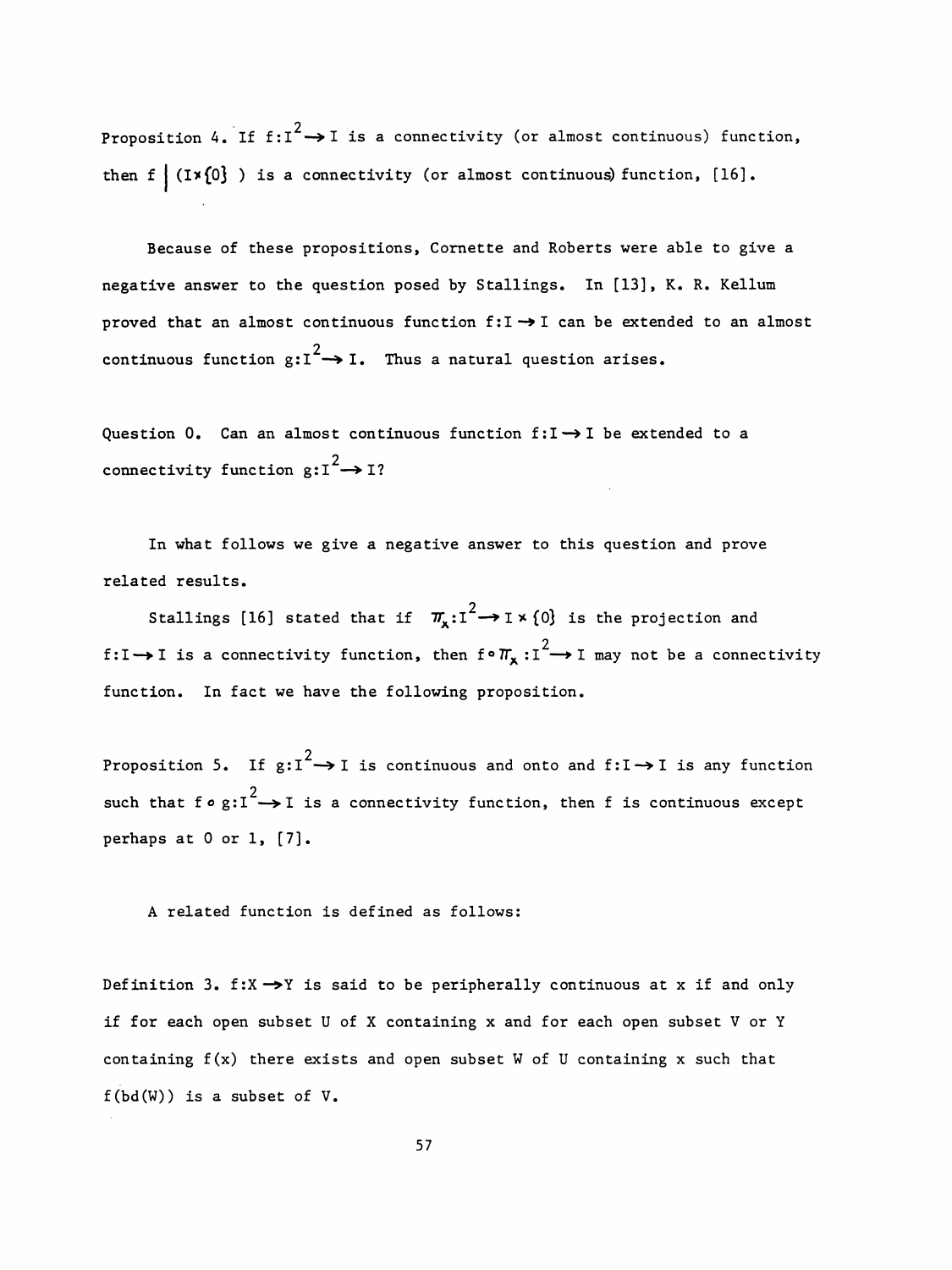Proposition 6.  $f:I^2 \rightarrow I$  is a connectivity function if and only if f is peripherally continuous, [10].

Definition 4. f:I  $\rightarrow$  I has the Cantor Intermediate Value Property (CIVP) if and only if for each a,  $b \in I$  such that  $f(a) \neq f(b)$  and for any Cantor set K between  $f(a)$  and  $f(b)$  there exists a Cantor set C between a and b such that  $f(C) \subset K$ , [5].

The following diagram was completed in [5]:



 The first example of that paper is an almost continuous function  $f:I\rightarrow I$  that does not have the CIVP.

Proposition 7. If  $f:I \rightarrow I$  is closed and has the CIVP, then f is continuous, [5].

Definition 5. f:I  $\rightarrow$  I has the weak CIVP (WCIVP) if and only if for any a, b $\in$  I such that  $f(a) \neq f(b)$  there exists a Cantor set C between a and b such that  $f(C)$  is between  $f(a)$  and  $f(b)$ .

The first example of [5] is an example of an almost continuous function  $f:I\rightarrow I$  that does not have the WCIVP.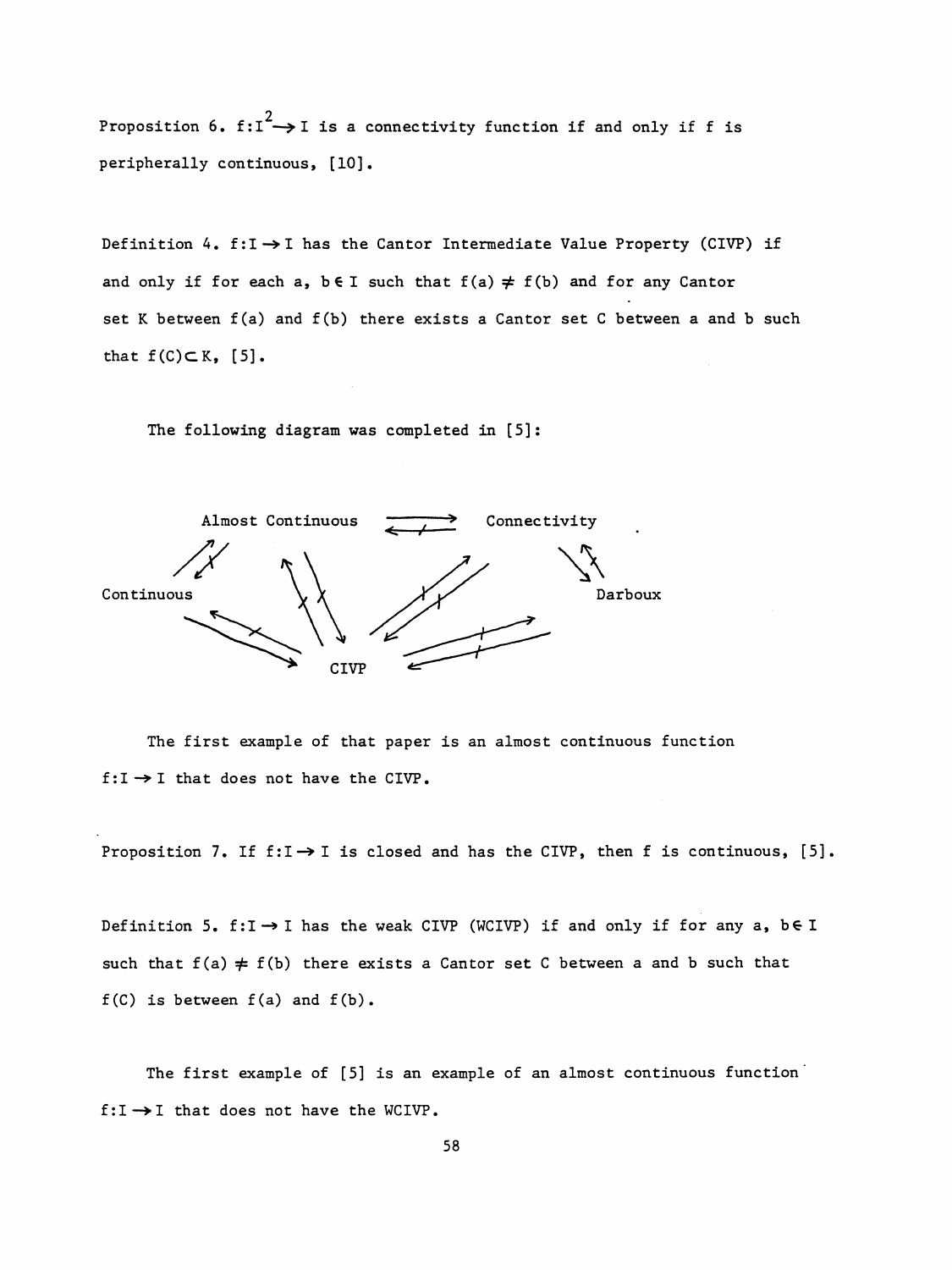Proposition 8. If  $g:I^2 \rightarrow I$  is an extension of  $f:I \rightarrow I$  and  $g$  is a connectivity function, then f has the WCIVP. Moreover, the Cantor set can be selected so that f restricted to it is continuous, [6].

 Thus it follows that the first example of [5] is an almost continuous function f:I  $\rightarrow$ I that can not be extended to a connectivity function  $\text{g:I}^2 \rightarrow 1$ . This gives a negative answer to Question 0.

Definition 6. A function f:  $[a,b] \rightarrow$  Reals is said to have a perfect road at  $x \in [a,b]$  provided that

 (1) there exists a perfect set P such that x is a bilateral point of accumulation of P and

(2) f restricted to P is continuous at x.

 In each case, when we deal with the endpoints of [a,b], the bilateral condition is replaced with a unilateral condition.

Proposition 9. Let  $g:I^2 \rightarrow I$  be an extension of  $f:I \rightarrow I$ . If  $g$  is a connectivity function, then f has a perfect road at each point. Moreover, f restricted to this perfect set is continuous at each of its points, [8].

 The proof of the following proposition follows in a similar way as the proof of proposition 8.

Proposition 10. If  $g: I^2 \rightarrow I$  is a connectivity function, then  $f = g \mid (I \times \{x\})$ , for any  $x \in I$ , has the following property(gr): If  $[a,b] \subset I$ , then there exists a Cantor set C $\subset$ (a,b) such that f  $\mid$  C is continuous where I is embedded in I $^2$ as  $I \times \{x\}$ .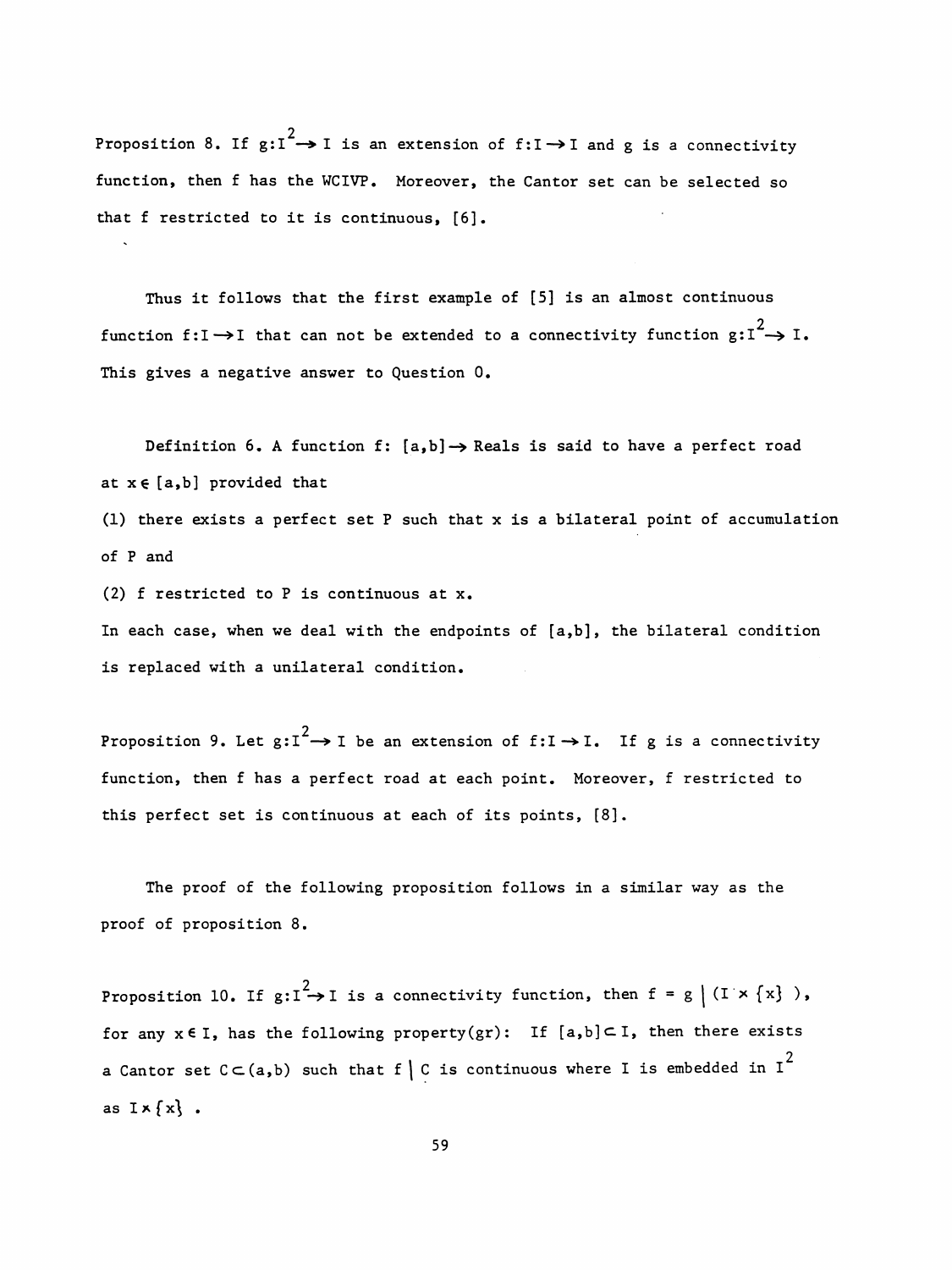In a similar manner we have the following proposition:

 2  $\sum_{i=1}^{n} P_i = \sum_{i=1}^{n} P_i = \sum_{i=1}^{n} P_i = \sum_{i=1}^{n} P_i = \sum_{i=1}^{n} P_i = \sum_{i=1}^{n} P_i = \sum_{i=1}^{n} P_i = \sum_{i=1}^{n} P_i = \sum_{i=1}^{n} P_i = \sum_{i=1}^{n} P_i = \sum_{i=1}^{n} P_i = \sum_{i=1}^{n} P_i = \sum_{i=1}^{n} P_i = \sum_{i=1}^{n} P_i = \sum_{i=1}^{n} P_i = \sum_{i=1}^{n} P_i = \sum_{i=1}^{n} P_i$ has a perfect road P at each point for any  $x \in I$ . Moreover, the perfect set P can be selected so that  $f \mid P$  is continuous at each point of P.

However, there exists connectivity functions  $I \rightarrow I$  that have neither of these properties.

Definition 7. A function  $f: X \rightarrow Y$  is said to have property(s) provided that if PC X is a perfect set, then there exists a perfect subset  $Q \subset P$  such that  $f \mid Q$ is continuous

This property was studied by Sierpinski [15] and Szpilranjn-Marczewski [17]. Property (gr) is a special case of property(s).

It follows that there exists a connectivity function  $g: I^2 \rightarrow I$  and there exists  $p \in I$  such that  $f = g | (I \times \{p\})$  does not have property(s). However, it does have the property (gr) . This example has not yet been submitted for publication.

We now state the following questions:

Question 1. Does there exist an almost continuous function  $f:I\rightarrow I$  that has a perfect road at each point but can not be extended to a connectivity function  $g:I^2\rightarrow I?$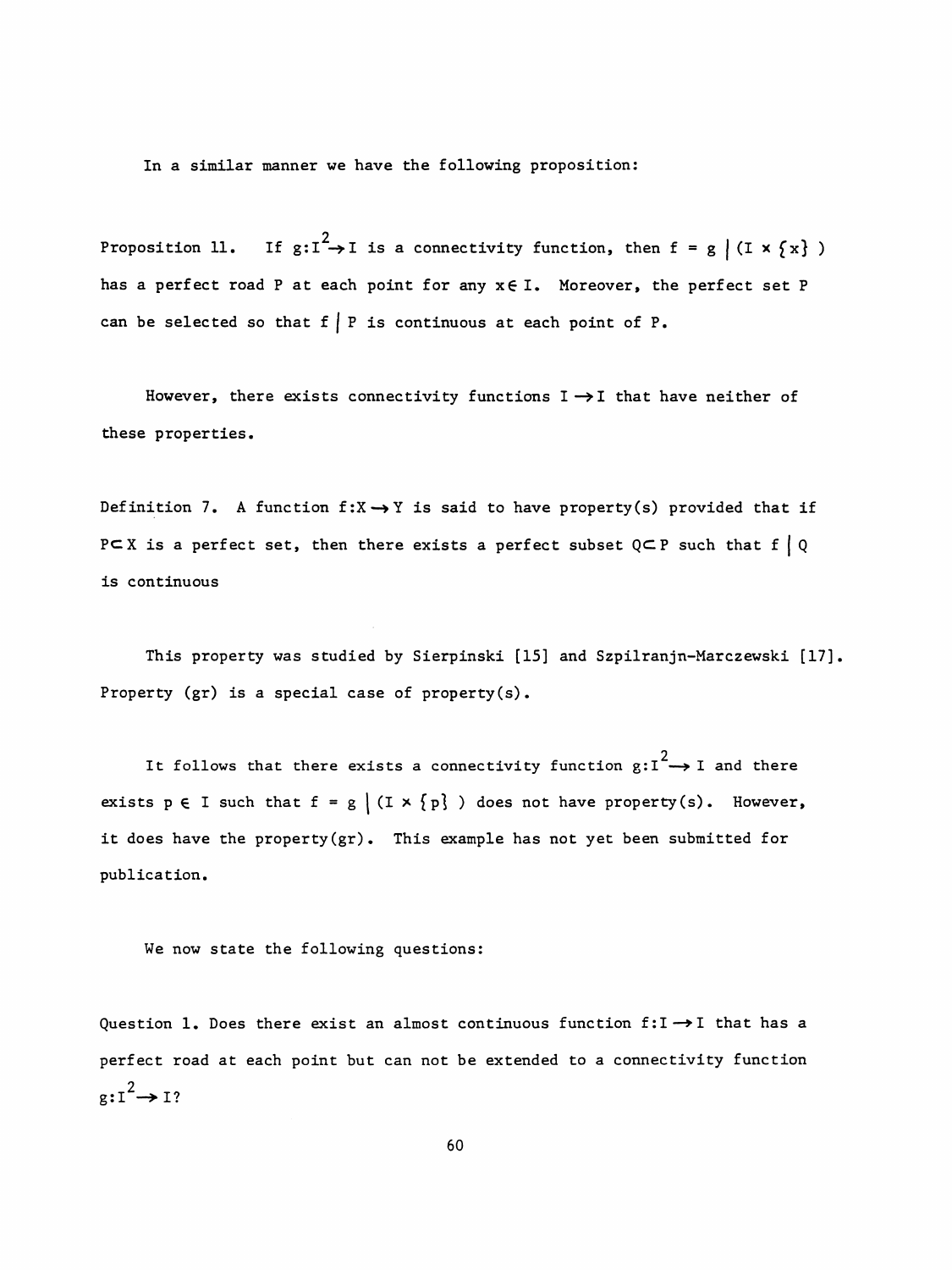Question 2. Does there exist a Baire class 1 connectivity function  $f:I\rightarrow I$ that can not be extended to a connectivity function  $g:I^2\rightarrow I$ ?

Question 3. If  $g:I^2 \rightarrow I$  is a connectivity function and  $f:I \rightarrow I$  is a function such that fog: $I^2 \rightarrow I$  is a connectivity function, is f continuous except perhaps at 0 or 1?

Question 4. If  $g:I^2 \rightarrow I$  is an extension of  $f:I \rightarrow I$  and g is a connectivity function, does f have the CIVP?

Question 5. Is it true that if  $f:I\rightarrow I$  can be extended to a connectivity function  $g:I^2 \rightarrow I$ , then f can be extended to a connectivity function  $g:I^2 \rightarrow I$  such that r 1?<br>stion 4. If  $g: I^2 \rightarrow I$  is an extension of f: $I \rightarrow I$  and g is a co<br>ction, does f have the CIVP?<br>stion 5. Is it true that if  $f:I \rightarrow I$  can be extended to a conn<br> $\rightarrow I$ , then f can be extended to a connectivity function  $g:$ g is continuous on the complement of  $I \times \{0\}$  ?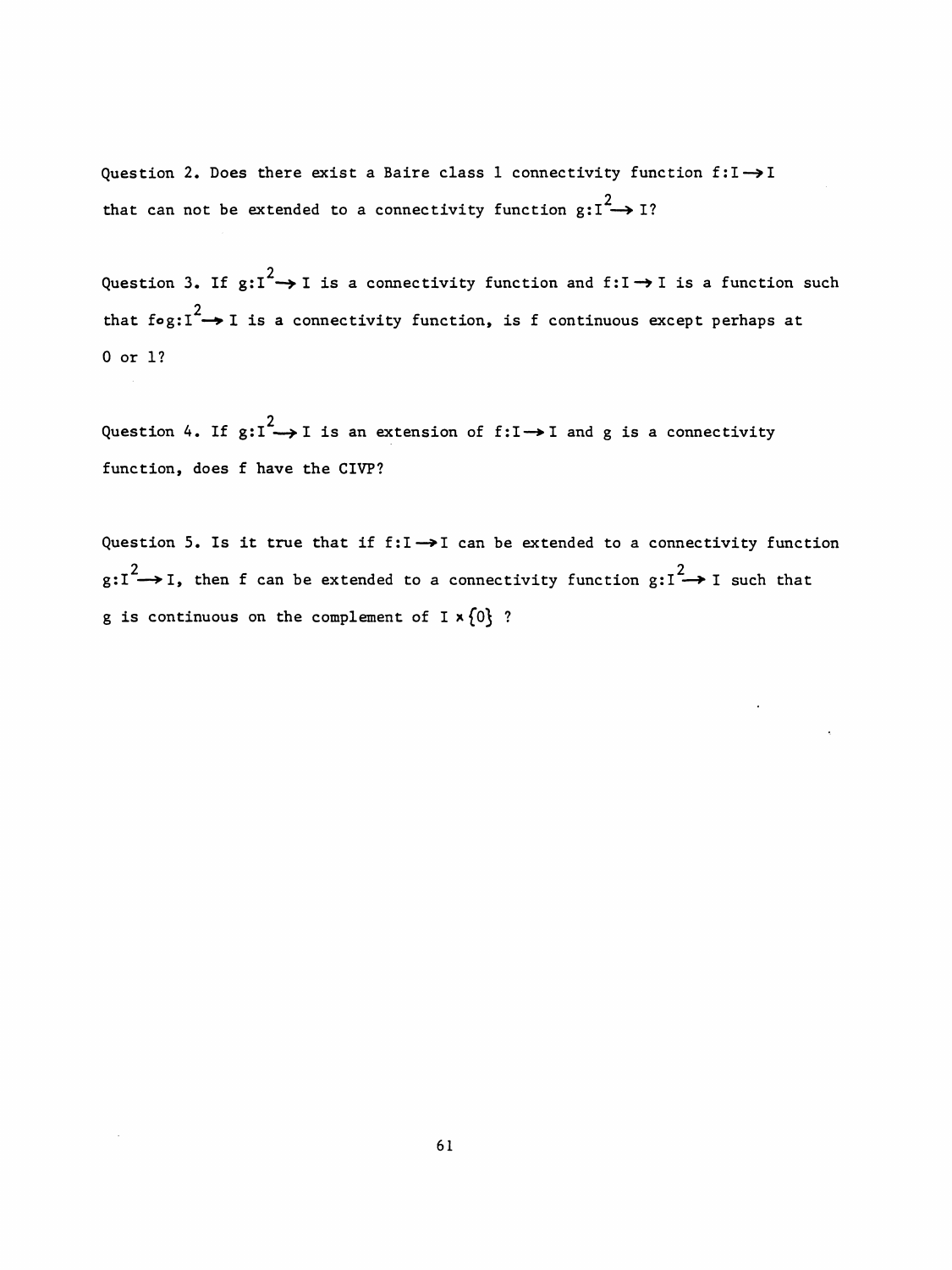## References

- 1. J. B. Brown, "Connectivity, semi-continuity, and the Darboux property," Duke Math. J. 36(1969), 559-562.
- , "Totally discontinuous connectivity functions," Coll. Math. 2. 23(1971), 53-60.
- 3. A. M. Bruckner and J. G. Ceder, "Darboux continuity," Jber. Deutsch. Math. -Verein. 67(1965), 93-117.
- 4. J. L. Cornette, "Connectivity functions and images on Peano continua," Fund. Math. 58(1966), 183-192.
- 5. R. G. Gibson and F. Roush, "The Cantor intermediate value property," Topology Proc. 7(1982), pp 55-62.
- , "Concerning the extension of connectivity functions," Topol- 6. ogy Proc. (to appear).
- 7. \_\_\_\_\_\_\_\_\_\_\_\_\_, "Connectivity functions defined on I<sup>n</sup>," Colloquium Math., (to appear).
- 8. Exchange, (submitted).
- 9. R. G. Gibson, H. Rosen, and F. Roush, "Connectivity functions  $I^{n} \rightarrow I$  dense in  $I<sup>n</sup>$  X I," Colloquium Math., (submitted).
- 10. M. R. Hagan, "Equivalence of connectivity maps and peripherally continuous transformations," Proc. A. M. S. 17(1966), 1975-177.
- 11. 0. H. Hamilton, "Fixed points for certain noncontinuous transformations," Proc. of AMS 8(1957), 750-756.
- 12. F. B. Jones, "Measure and other properties of a Hamel basis," Bull. A.M.S. 48(1942), 472-481.